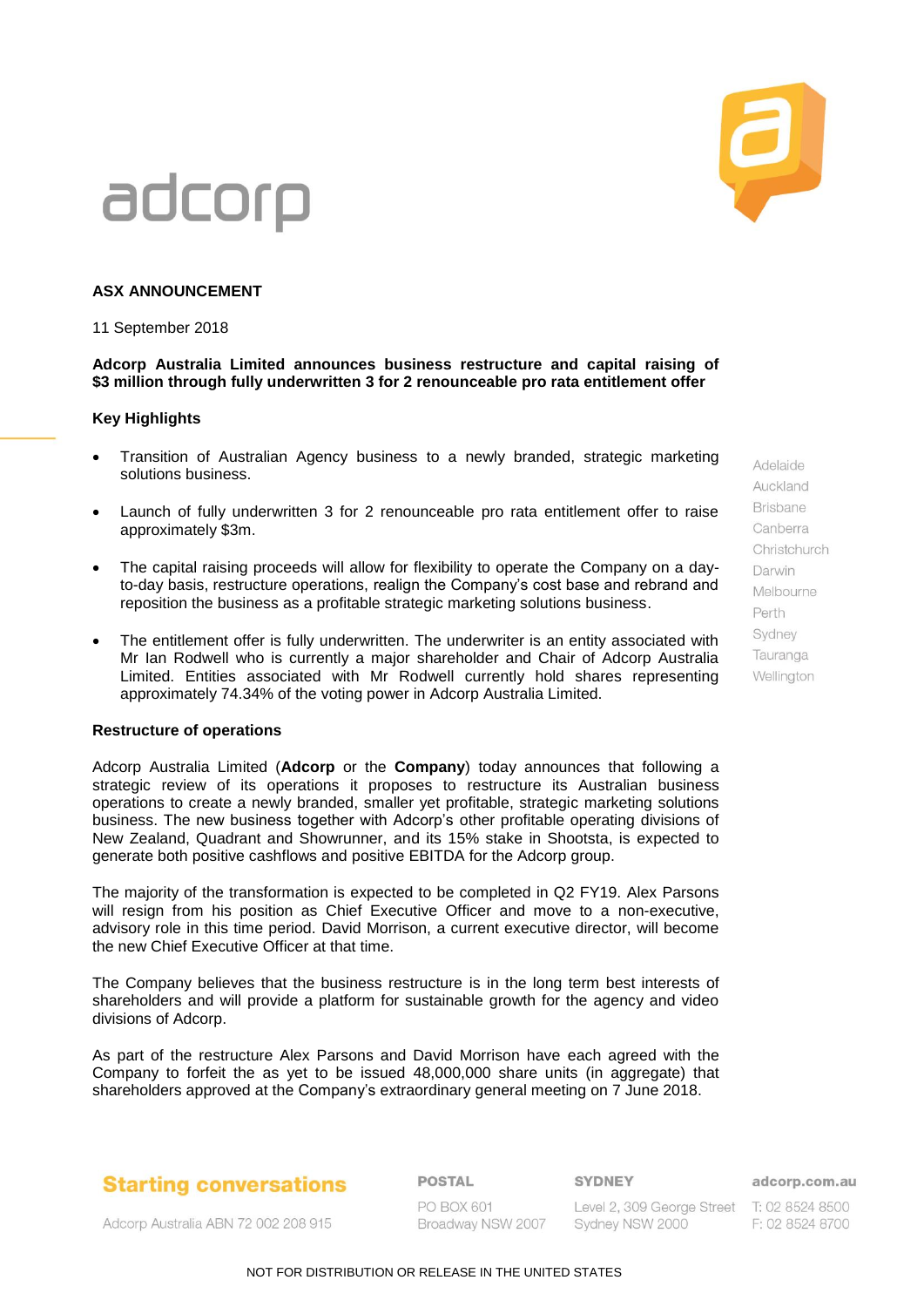

### **Entitlement offer**

In conjunction with the restructure, the Company announces that it is launching a capital raising of approximately \$3 million (before costs) of new fully paid ordinary shares in Adcorp (**New Shares**) at an offer price of \$0.011 (1.1 cents) per New Share (**Offer Price**) by way of a fully underwritten 3 for 2 renounceable pro rata entitlement offer to all Eligible Shareholders holding existing Adcorp shares (**Shares**) at 7:00pm (Sydney time) on Friday, 14 September 2018 (**Record Date**) (**Offer**). **Eligible Shareholders** are those shareholders with a registered address in Australia or New Zealand at the Record Date.

The Offer Price represents an approximate discount of:

- 26.7% to the last trading price of Shares on the ASX on 10 September 2018 (being 1.5 cents);
- 26.7% to the one month volume weighted average price (**VWAP**) of Shares prior to 10 September 2018; and
- 16.1% to the three month VWAP of Shares prior to 10 September 2018.

### **Rationale for the Offer**

Adcorp has over the past few years continued to restructure the business to match revenue to expenses however it has been constrained in making large scale change due to its weak balance sheet position. With the losses experienced by the business over the last three years this has further exacerbated the Company's inflexibility to pursue strategic objectives. To address this issue it is clear to the Board that a strengthening of the Company's balance sheet is necessary.

The Board believes that the funds raised through the Offer will provide the Company with improved flexibility through increased working capital to:

- allow for flexibility to operate the Company on a day-to-day basis
- restructure operations and realign the cost base of the Company; and
- rebrand and reposition the business as a profitable strategic marketing solutions business,

with a view to creating a greater opportunity for future returns for Adcorp shareholders.

In considering its funding options, Adcorp has considered further debt financing. However, Adcorp currently has two existing tranches of debt, both of which tend to be fully utilised by the Company (although utilisation fluctuates from time to time depending on the Company's invoicing and voluntary repayments made by the Company). The Company considers that further indebtedness at this time is not sensible, practical or realistic. The Board determined that pursuing the Offer was in the best interests of the Company and its shareholders as it will allow all shareholders the opportunity to participate in acquiring further equity in the Company and avoid dilution of their existing shareholding.

### **Starting conversations**

**POSTAL** 

**SYDNEY** 

adcorp.com.au

Adcorp Australia ABN 72 002 208 915

PO BOX 601 Broadway NSW 2007

Level 2, 309 George Street T: 02 8524 8500 Sydney NSW 2000

F: 02 8524 8700

Adelaide Auckland **Brisbane** Canberra Christchurch Darwin Melbourne Perth Sydney Tauranga Wellington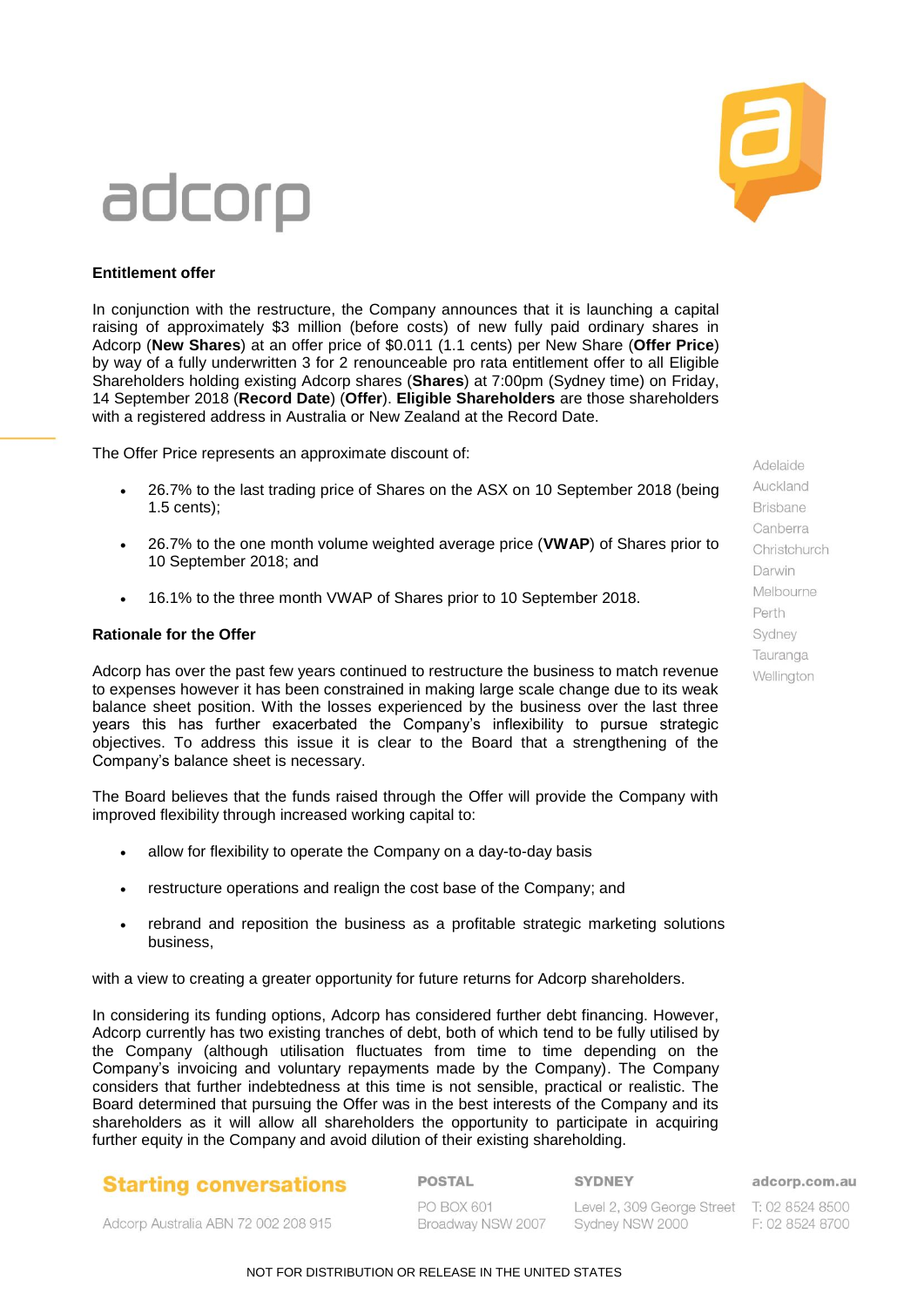

### **Use of funds**

The proceeds from the Offer (less associated costs) will be used to provide adequate working capital to:

- allow for flexibility to operate the Company on a day-to-day basis;
- restructure operations and realign the cost base of the Company; and
- rebrand and reposition the business as a profitable strategic marketing solutions business.

### **Details of the Offer**

The Offer is fully underwritten, renounceable, and comprises a 3 for 2 (i.e. 3 New Shares for every 2 Shares held on the Record Date) entitlement issue to all Adcorp shareholders at the Offer Price. New Shares issued under the Offer will rank equally in all respects with existing Shares.

The Offer is renounceable. This means that Eligible Shareholders who do not take up all or any part of their entitlements are able to trade their entitlements on ASX or otherwise transfer their entitlements off-market. The Company has also put in place a **Shortfall Facility** under which Eligible Shareholders can apply for New Shares in excess of their entitlement up to a maximum of the proportion of their original entitlement. Any New Shares that are not taken up by Eligible Shareholders (whether on exercise of any entitlement, or otherwise acquired from a shareholder or under the Shortfall Facility) will be subscribed for by the Underwriter (see below).

The Offer is only made to Eligible Shareholders. The Offer is not extended to, and no New Shares are offered or will be issued to, holders of Shares with registered addresses outside Australia and New Zealand (**Ineligible Shareholders**).

Adcorp considers it is unreasonable to extend the Offer to shareholders with registered addresses in jurisdictions outside Australia and New Zealand having regard to the small number and nominal value of New Shares that would be offered in such jurisdictions and the cost of complying with the legal and regulatory requirements in those jurisdictions.

The Company has appointed Veritas Securities Limited (AFSL 297043) (**Nominee**) as nominee for the purposes of section 615 of the Corporations Act to sell entitlements or New Shares which would otherwise have been available to Ineligible Shareholders had they been eligible to participate in the Entitlement Offer. The Nominee will arrange for the proceeds of sale of entitlements or New Shares (if any), net of expenses, to be distributed to Ineligible Shareholders in proportion to their shareholding at the Record Date. There is no guarantee that any proceeds will be realised from the sale of entitlements or New Shares that would otherwise have been offered to Ineligible Shareholders.

Key dates of the Offer are provided at the end of this announcement.

### **Starting conversations**

**POSTAL** 

**SYDNEY** 

adcorp.com.au

Adcorp Australia ABN 72 002 208 915

PO BOX 601 Broadway NSW 2007

Level 2, 309 George Street T: 02 8524 8500 Sydney NSW 2000

F: 02 8524 8700

Adelaide Auckland **Brisbane** Canberra Christchurch Darwin Melbourne Perth Sydney Tauranga Wellington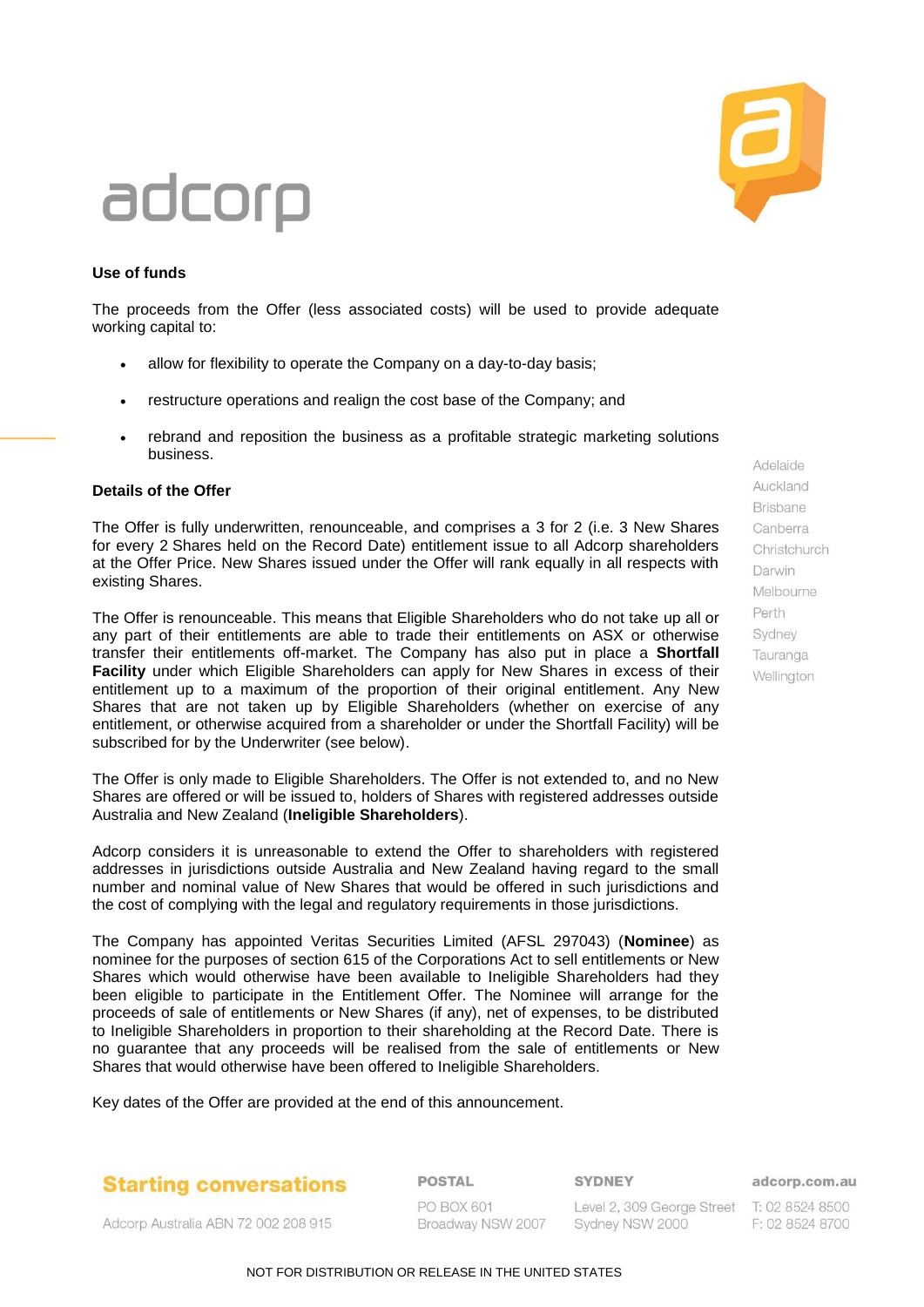

### **Summary of the Underwriting Agreement and impact on control of Adcorp**

An entity associated with Mr Ian Rodwell (**Underwriter**) has agreed to underwrite the Offer. The price to be paid for any New Shares acquired under the underwriting arrangement is the same as for all participating Adcorp shareholders, being the Offer Price.

The Underwriter will receive a fee of \$100,000 (exclusive of GST) for underwriting the Offer. This fee represents approximately 3.33% of the funds being raised under the Offer and approximately 12.97% of the amount being raised from Adcorp shareholders other than those associated with Mr Rodwell.

If Adcorp shareholders do not take up their entitlements and New Shares flow through to the Underwriter, the Underwriter will be required to increase its shareholding in the Company and its voting power (and by association, the voting power of Mr Rodwell and other entities associated with him) will increase based on this increased shareholding. The effect of the increase by Mr Rodwell and his associates on the control of Adcorp is set out in detail in the cleansing notice lodged with ASX today, 11 September 2018. Shareholders are recommended to review the cleansing notice before investing.

Commenting on the restructure and the launch of the capital raising, Adcorp Chief Executive Offer and Managing Director, Alex Parsons, stated:

"*After a complete strategic review of the business, focussed on both short and long term opportunities, we have developed a strategic plan for the business which the Board has endorsed and we will now implement. This plan will see us raise capital via a rights issue and transition our Australian Agency business to a newly branded, smaller yet profitable, strategic marketing solutions business. This new business together with our other profitable operating divisions of New Zealand, Quadrant and Showrunner, and with our 15% stake in Shootsta, is expected to generate both positive cashflows and EBITDA for the Adcorp group.* 

*While we require short term capital to implement these changes, they will present an inflection point on historical financial performance, resulting in a positive EBITDA and cash generative business, albeit off a smaller base, providing future value for shareholders.* 

*Once we have completed this transformation and the operational requirements of the business evolve, I will move to a non-executive, advisory role and David Morrison will become our operational CEO moving forward.*

*We believe that, after many years of losses, the implementation of this new long term strategy will create an unencumbered future for the business, one which acknowledges and works with market trends and generates long term sustainable growth for both the agency and video aspects of our Company*."

Adelaide Auckland Brisbane Canberra Christchurch Darwin Melhourne Perth Sydney Tauranga Wellinaton

### **Starting conversations**

**POSTAL** 

**SYDNEY** 

#### adcorp.com.au

Adcorp Australia ABN 72 002 208 915

**PO BOX 601** 

Level 2, 309 George Street T: 02 8524 8500 Broadway NSW 2007 Sydney NSW 2000

F: 02 8524 8700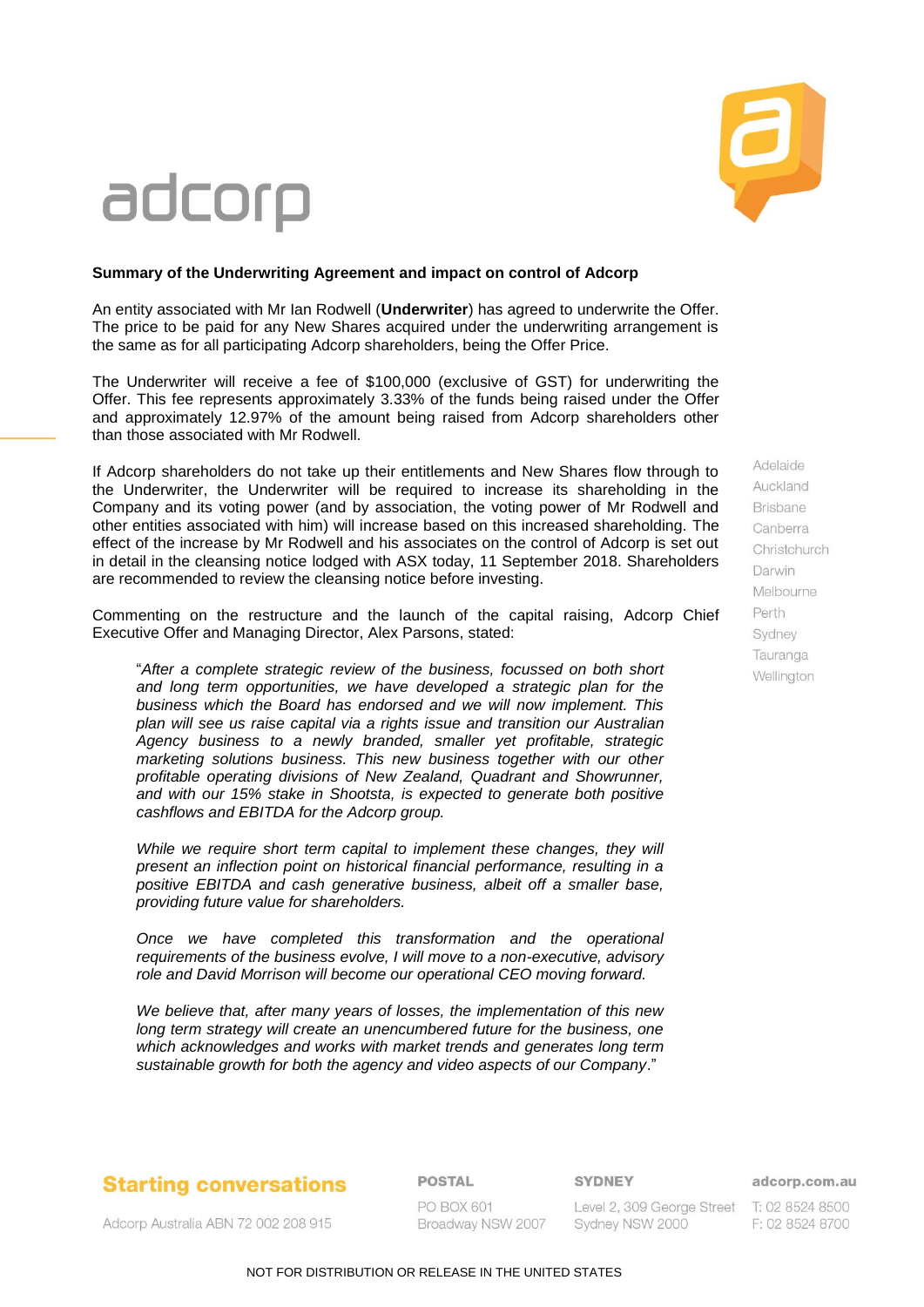

Adelaide Auckland **Brisbane** Canberra Christchurch Darwin Melbourne Perth Sydney Tauranga Wellington

# adcorp

### **Shareholder enquiries**

Further details of the Offer, including the underwriting arrangement and control effects, are included in the offer booklet to be lodged with ASX today, 11 September 2018, and despatched to Adcorp shareholders on or about 19 September 2018. All relevant Adcorp documents lodged and disclosures made by the Company are available on the ASX website at [www.asx.com.au](file:///C:/Users/gilead/Documents/ndEcho/AU-DXE6RK88/www.asx.com.au) (ASX code: AAU) and on the Adcorp website at [www.adcorp.com.au.](file:///C:/Users/gilead/Documents/ndEcho/AU-DXE6RK88/www.adcorp.com.au)

### **Key dates**

Key dates\*\* for the Offer are as follows:

| <b>Event</b>                                                                                   | <b>Date</b>                                                           |
|------------------------------------------------------------------------------------------------|-----------------------------------------------------------------------|
| Send notice to Eligible Shareholders and Ineligible<br>Shareholders                            | Wednesday, 12 September 2018                                          |
| "Ex" date<br>Securities quoted on an "ex"-entitlement basis                                    | Thursday, 13 September 2018                                           |
| Rights start trading on a deferred settlement basis                                            | Thursday, 13 September 2018                                           |
| <b>Record Date</b>                                                                             | 7:00pm (Sydney time) on Friday,<br>14 September 2018                  |
| Offer Booklet and Entitlement and Acceptance<br>Form despatched to shareholders<br>Offer opens | Wednesday, 19 September 2018                                          |
| Rights trading ends                                                                            | Wednesday, 26 September 2018                                          |
| Securities quoted on a deferred settlement basis                                               | Thursday, 27 September 2018                                           |
| <b>Closing Date</b>                                                                            | 5:00pm (Sydney time)<br>Wednesday, 3 October 2018,<br>unless extended |
| Notify ASX of under subscriptions                                                              | Monday, 8 October 2018                                                |
| <b>Issue Date</b>                                                                              | Wednesday, 10 October 2018                                            |
| Trading of New Shares expected to commence on<br><b>ASX</b>                                    | Thursday, 11 October 2018                                             |

*\*\* These dates are indicative only and are subject to change. Adcorp reserves the right, subject to the Corporations Act 2001 (Cth) and the ASX Listing Rules, to amend this indicative timetable. In particular, Adcorp*  reserves the right to extend the Closing Date, accept late applications under the Offer (either generally or in particular cases) and to withdraw or vary the Offer without prior notice. Any extension of the Closing Date will have a consequential effect on the date for the allotment and issue of New Shares. Adcorp will consult with the *Underwriter in relation to any change to this indicative timetable and any such change may require the consent of the Underwriter.*

### **Starting conversations**

**POSTAL** 

**SYDNEY** 

adcorp.com.au

Adcorp Australia ABN 72 002 208 915

PO BOX 601 Broadway NSW 2007 Level 2, 309 George Street T: 02 8524 8500 Sydney NSW 2000

F: 02 8524 8700